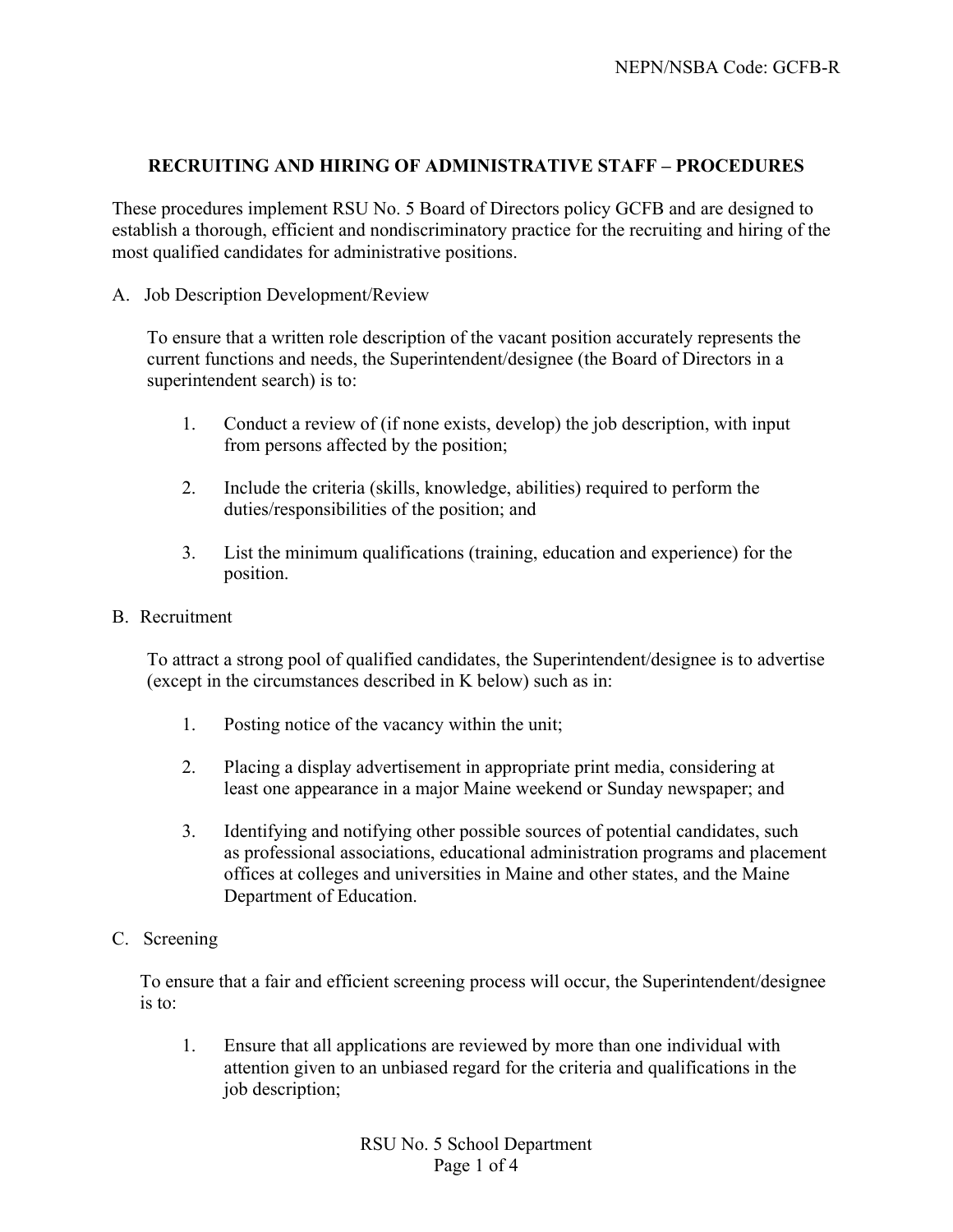- 2. Appoint a screening panel with representation as deemed appropriate to the particular vacancy;
- 3. Provide orientation on confidentiality and equity issues to screeners;
- 4. Eliminate all candidates who do not meet the minimum qualifications;
- 5. Conduct preliminary reference checks, as appropriate;
- 6. Select candidates for interview based on the degree to which they meet the criteria and demonstrate the skills, knowledge and abilities outlined in the job description; and
- 7. Notify applicants not selected for interview.

# D. Interviewing

 To ensure that the interview process will be conducted in a legal and proper manner, the Superintendent/designee is to:

- 1. Appoint an interview panel (may be the same persons who serve the screening function) with representation as deemed appropriate to the particular vacancy;
- 2. Provide orientation on the process including the function and extent of responsibility of the panel, the criteria and the nomination/hiring procedure; and
- 3. Conduct training to ensure that panel members are aware of the legal aspects of interviewing, including confidentiality and equity issues.

The interviewing panel is to:

- 1. Design interview questions which match the criteria and the duties/ responsibilities outlined in the job description; and
- 2. Provide equal opportunity for the candidates to respond to the same questions/questioners.

# E. Selection

The interview panel is to:

1. Individually assess the candidates according to their answers to the job description-related questions, rating and commenting on each; and

> RSU No. 5 School Department Page 2 of 4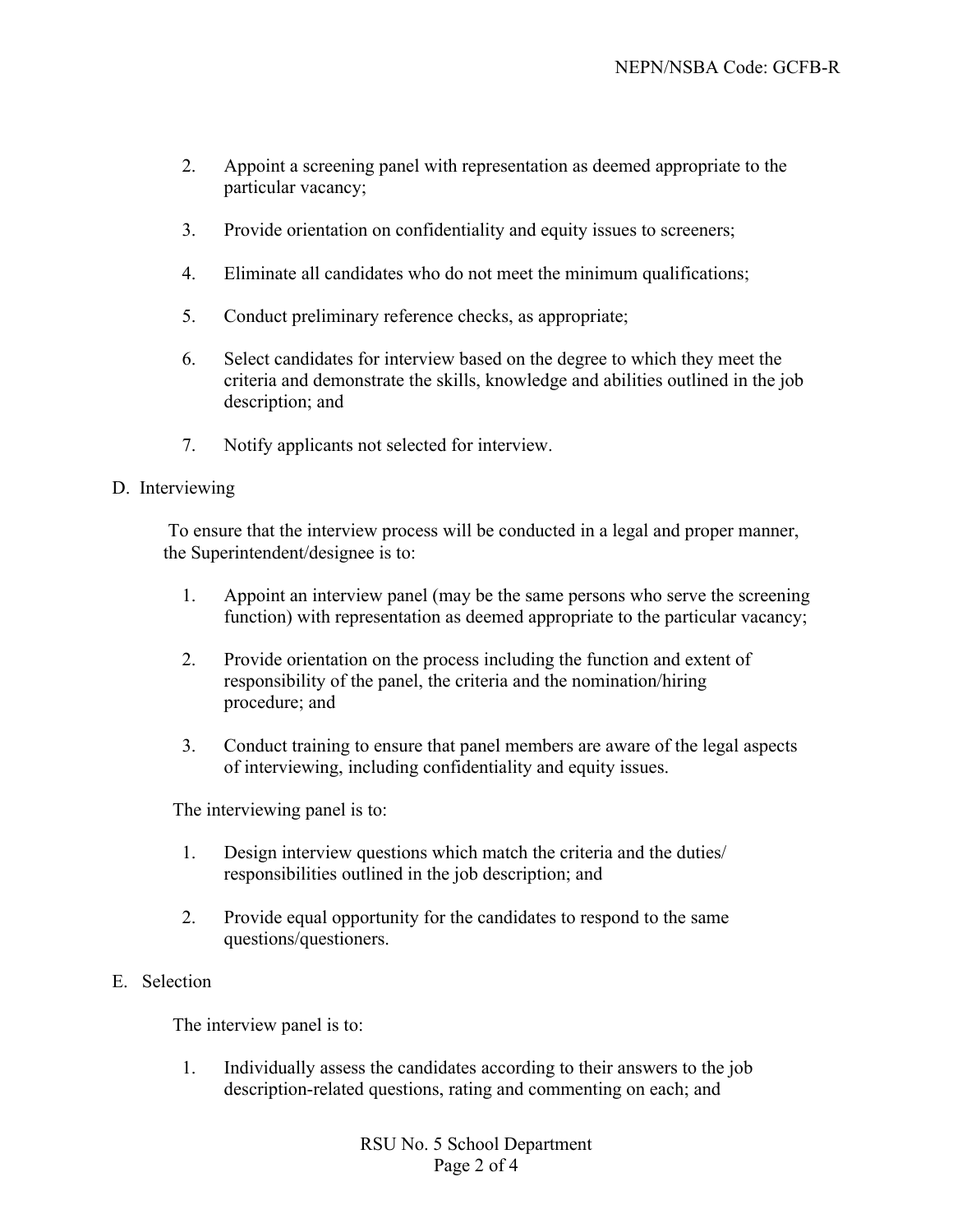2. Submit a report to the Superintendent, including the individual question forms as well as a list (usually 2 to 4) of candidates to be considered further for the position.

The Superintendent/designee is to:

- 1. Have reference contacts made, as appropriate, to check perceived strengths and weaknesses of the candidates;
- 2. Review the material on the finalist candidates to determine whether additional information is needed;
- 3. Conduct final interviews of any or all finalists, as deemed necessary;
- 4. Select the most qualified candidate who fits the criteria and the duties/ responsibilities outlined in the job description, based on his/her own professional judgement along with those of the interview panel (or, reject all finalists, reopen the position and begin the process anew); and
- 5. Have any further reference checks made, as appropriate.
- F. Nomination/Employment

The Superintendent is to:

Notify and obtain agreement of the successful candidate, pending Board approval;

- 1. Inform the interview panel; and
- 2. Nominate and employ the successful candidate in accordance with state law and local policies.
- G. Notification

The Superintendent/designee may:

- 1. Notify the nominee of the Board approval and employ the administrator; and
- 2. Notify the other candidates interviewed.
- H. Orientation and Support

To ensure that the new administrator is provided with the proper information about the system and job expectations, the Superintendent/designee is to provide an orientation that

> RSU No. 5 School Department Page 3 of 4